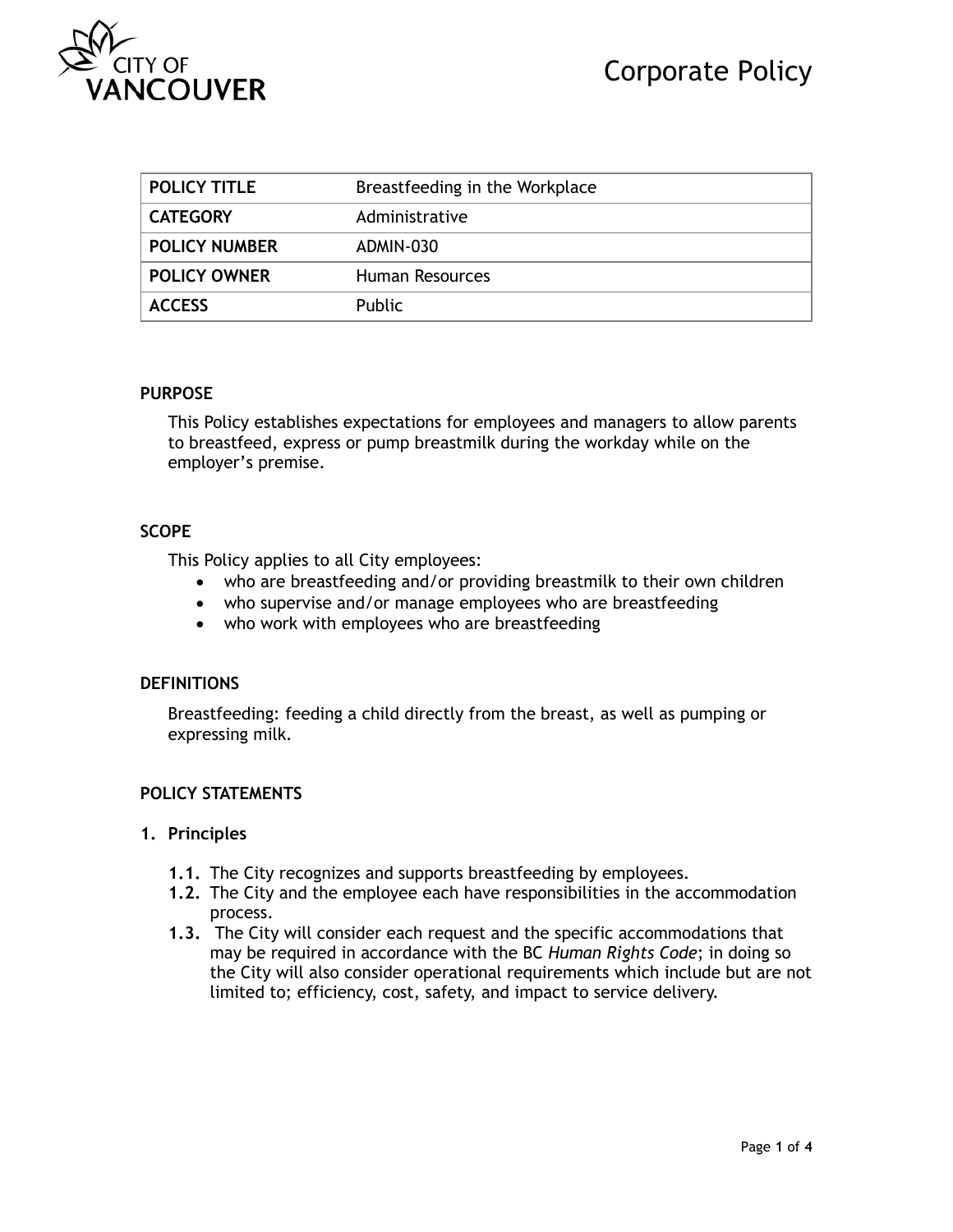

# **2. Responsibilities – All Employees**

**2.1.** All employees will support and respect the rights of breastfeeding employees.

## **3. Responsibilities – Breastfeeding Employee**

- **3.1.** The Breastfeeding Employee is responsible for:
	- **a)** Prior to seeking a formal accommodation, considering and implementing reasonable alternatives which;
		- **i.** Meet the needs of the child;
		- **ii.** Minimize potential operational impacts;
	- **b)** If the alternatives in 3.1(a) do not exist, or are insufficient, making a formal, written request to their manager as soon as possible outlining their requested accommodation measures.
	- **c)** Participating in and being receptive to various accommodation options, as applicable.
	- **d)** Coordinating logistics and bearing any cost of bringing the child to and from the workplace, if applicable.
	- **e)** Supplying and maintaining:
		- **i.** breastfeeding equipment (i.e.: breast pump, containers for storing breast milk, and
		- **ii.** a means of keeping breast milk cold if refrigeration is not available at the workplace (e.g., insulated bag or cooler with ice pack).
	- **f)** Leaving the designated breastfeeding space clean and organized.
	- **g)** Informing themself of safety risks arising from having a child in the workplace and participating in measures to reduce those risks, if applicable.
	- **h)** Reporting any incidents of harassment or discrimination in accordance with the City's Respectful Workplace Policy and Human Rights and Harassment Policy.

### **4. Responsibilities – Manager**

- **4.1.** The Manager is responsible for:
	- **a)** Acknowledging receipt of employee requests in a timely manner.
	- **b)** Emphasizing the City's support for employees who wish to breastfeed their children.
	- **c)** Examining accommodation request to determine an appropriate form of accommodation, considering the principles defined in this Policy, and the Guidelines attached to this Policy.
	- **d)** Making a reasonable effort to arrange an appropriate safe space for breastfeeding, as outlined in Section 6 and the Guidelines attached to this Policy.
	- **e)** Responding to reports of harassment and discrimination in a timely manner.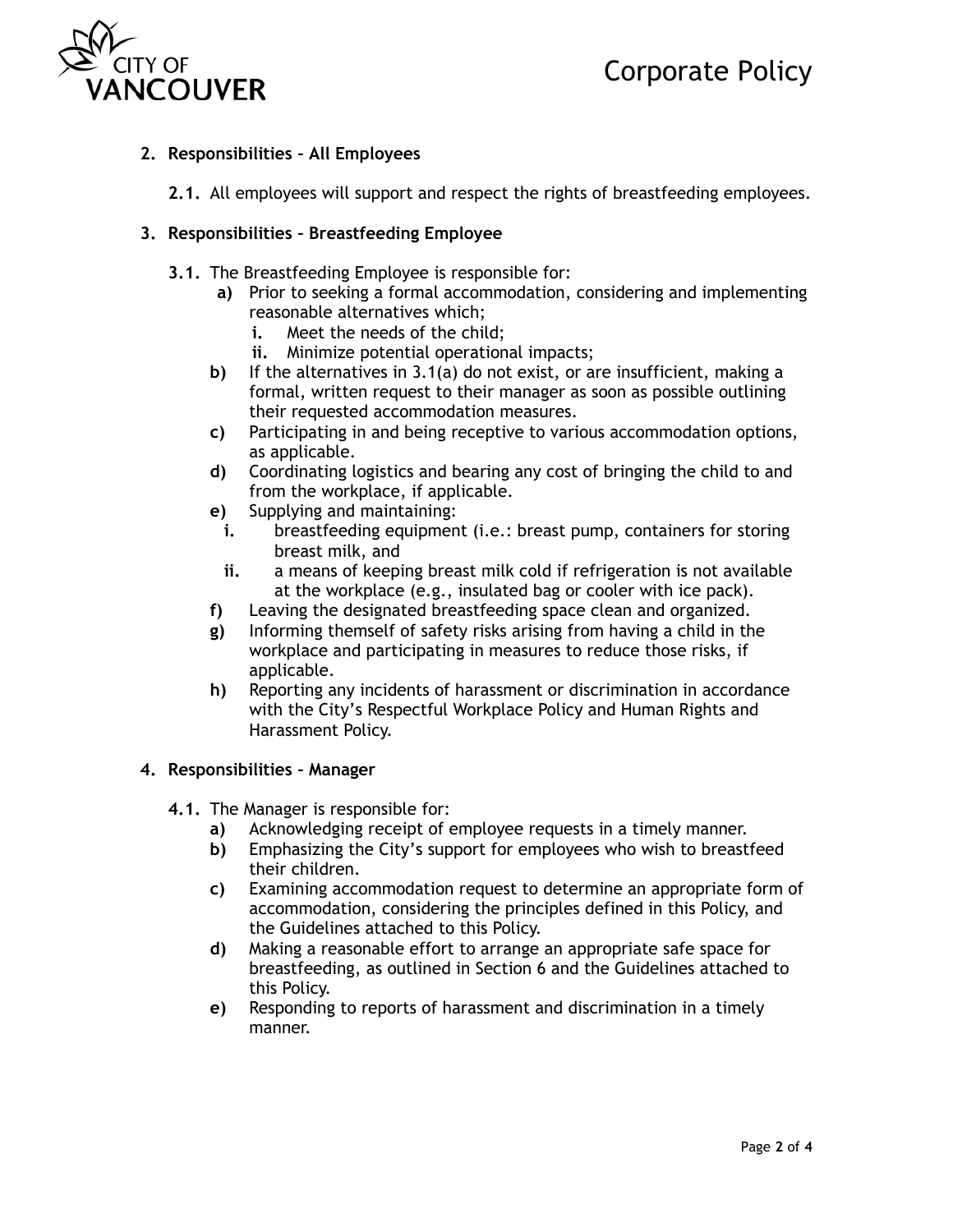



## **5. Responsibilities – Human Resources Department**

- **5.1.** The Department of Human Resources is responsible for:
	- **a)** Periodically reviewing this Policy.
	- **b)** Providing support to managers in responding to requests for accommodation under this Policy.
	- **c)** Any follow up with the employee's union where required for the accommodation process.

### **6. Appropriate Spaces for Breastfeeding or Expressing Milk**

- **6.1.** The City will make reasonable efforts to provide safe, appropriate and convenient spaces for breastfeeding or expressing milk, if requested.
- **6.2.** In determining safe, appropriate and convenient spaces, the City will consider the principles defined in this policy and the Guidelines attached to this policy.
- **6.3.** Washroom facilities are not appropriate for the employee to breastfeed or to express their breastmilk.

### **7. Compliance**

**7.1.** Non-compliance with this Policy may result in disciplinary measures up to and including dismissal from employment.

### **8. Related Documents**

- **8.1.** Human Rights and Harassment Policy
- **8.2.** Respectful Workplace Policy
- **8.3.** BC *Human Rights Code*

#### **APPROVAL HISTORY**

| Version 1 approved by: | Departmental General Manager | 10/22/2019 |
|------------------------|------------------------------|------------|
|                        | City Manager                 | 10/31/2019 |
| Reviewed, no changes:  | 12/16/2021                   |            |

**Next review date: 12/16/2022**